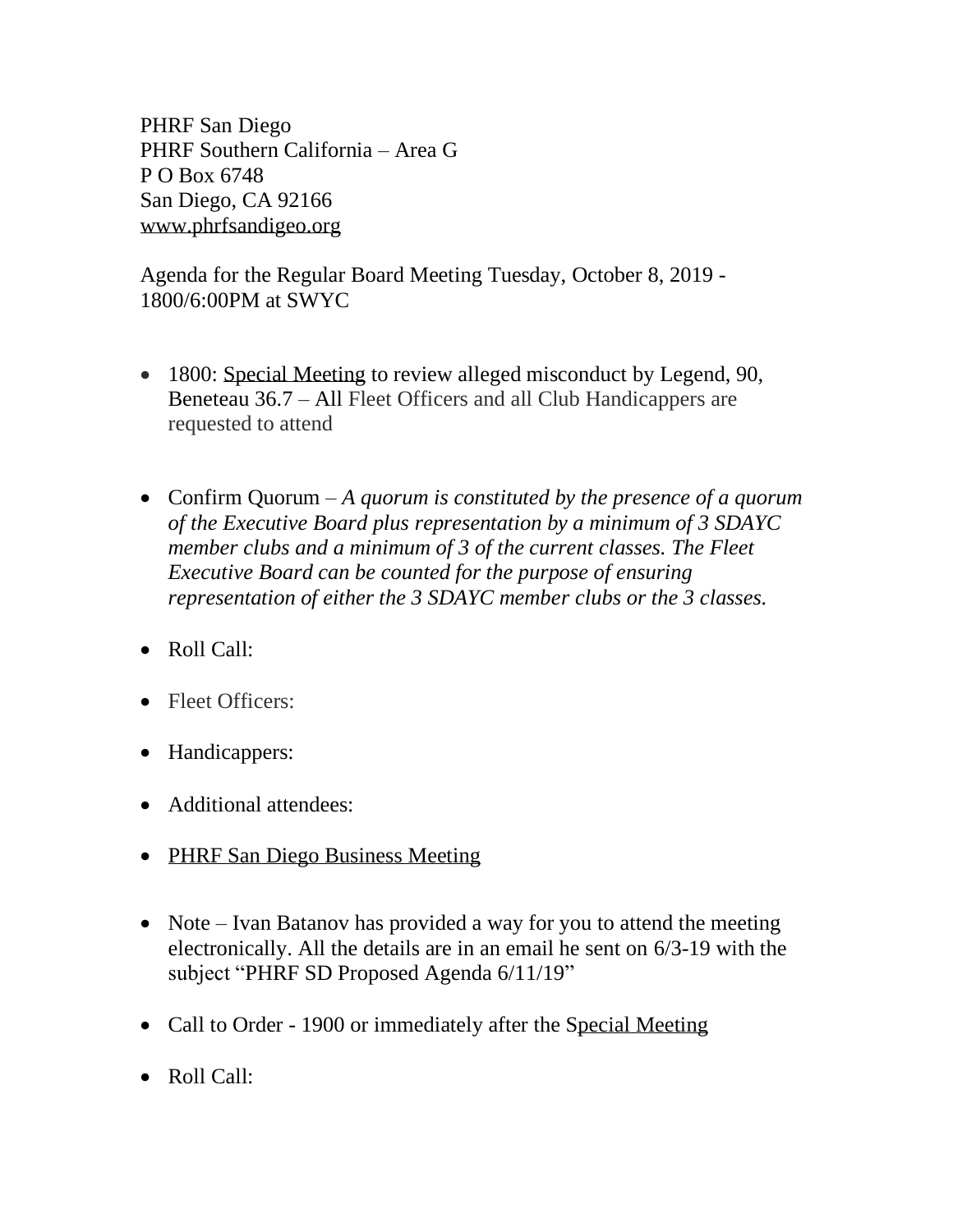- Fleet Officers:
- Handicappers:
- Additional attendees:
- Confirm Quorum *A quorum is constituted by the presence of 50% (5 of 10) of the filled positions of Fleet Officers.*
- Read & approve Minutes from previous meeting and Agenda for tonight (both posted to web site)
- Treasurer's report:
- RATIFY E-VOTES NONE
- OLD BUSINESS
- Need Update Insurance to protect the Board Incorporate Board –*Sub Committee: Kym Kapalla, Jon Gardner, Keith Ericson*
- NEW BUSINESS
- 2020 Yearly Championship Series Howe should it be run?
- STANDING REPORTS
- Fleet Chairman:
- Vice Chairman:
- Chief Handicapper:
- *F*leet Secretary:
- Roster Secretary:
- Data Systems Officer:
- Public Relations:
- Fleet Scorer:
- Treasurer:
- Past Fleet Chairman: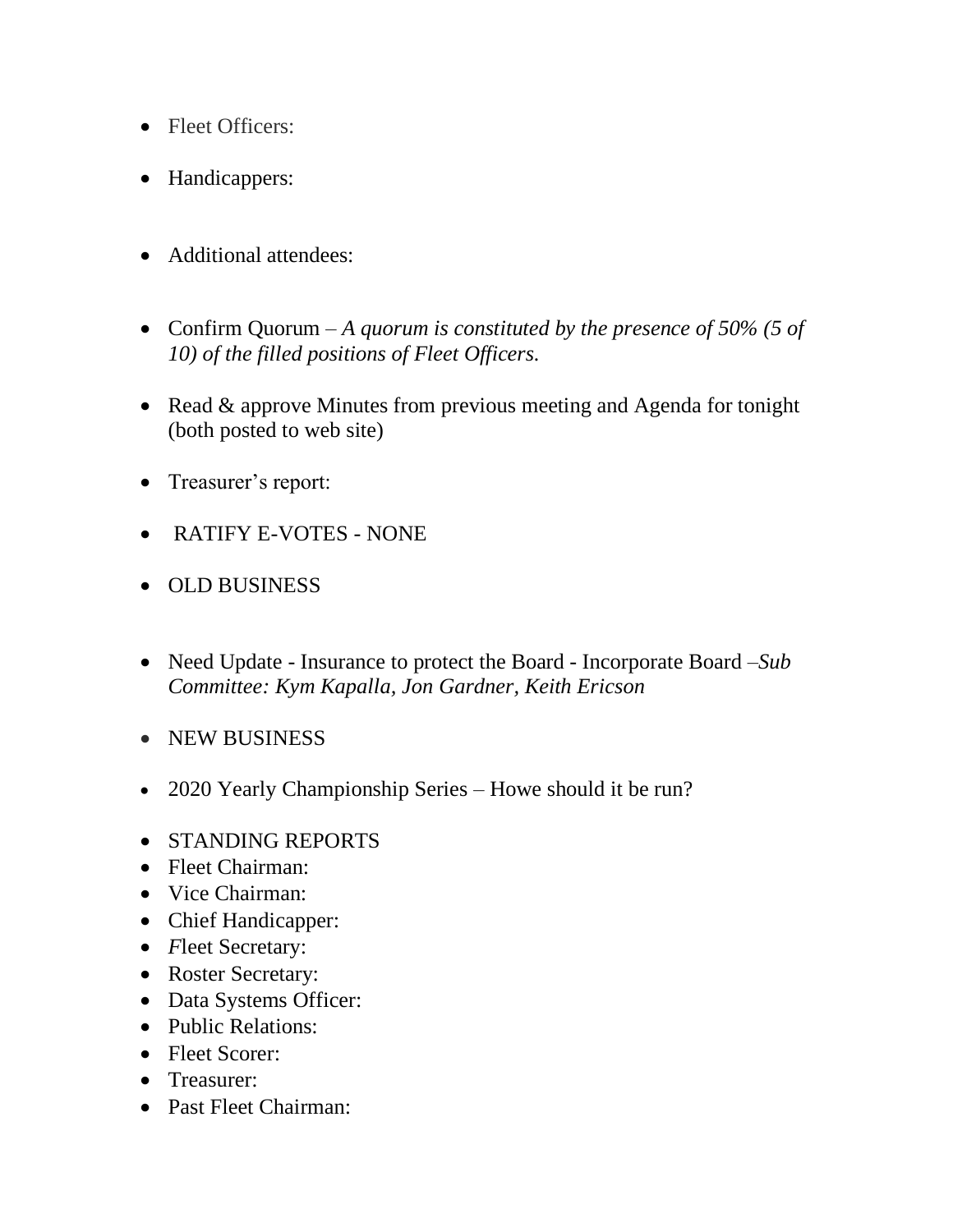- Next Meeting: November 12, 2019
- Adjourn PHRF San Diego Business Meeting
- HANDICAPPING BUSINESS MEETING
- Call to Order 2000 or immediately after the PHRF San Diego Business Meeting
- Roll Call:
- Fleet Officers:
- Handicappers:
- Additional attendees:
- Confirm Quorum *A quorum is constituted by the presence of a quorum of the Executive Board plus representation by a minimum of 3 SDAYC member clubs and a minimum of 3 of the current classes. The Fleet Executive Board can be counted for the purpose of ensuring representation of either the 3 SDAYC member clubs or the 3 classes.*

## • RATIFY E-VOTES – NONE

• TEMPORARY RATINGS ABOUT TO EXPIRE - *A Temporary Rating may be provided by Chief handicapper in the event a handicap is requested to race in an upcoming race which will take place before a meeting, and the board is unable to vote on the rating (Prior to race). The request should be email approved or voted on at next board meeting to make permanent. In the event at a board meeting where an owner has submitted an application, fees are paid, but the Board believes it does not have sufficient data or information to accurately rate a boat, a Temporary rating may be provided with the understanding the owner should submit race results during the three months to show data, to verify*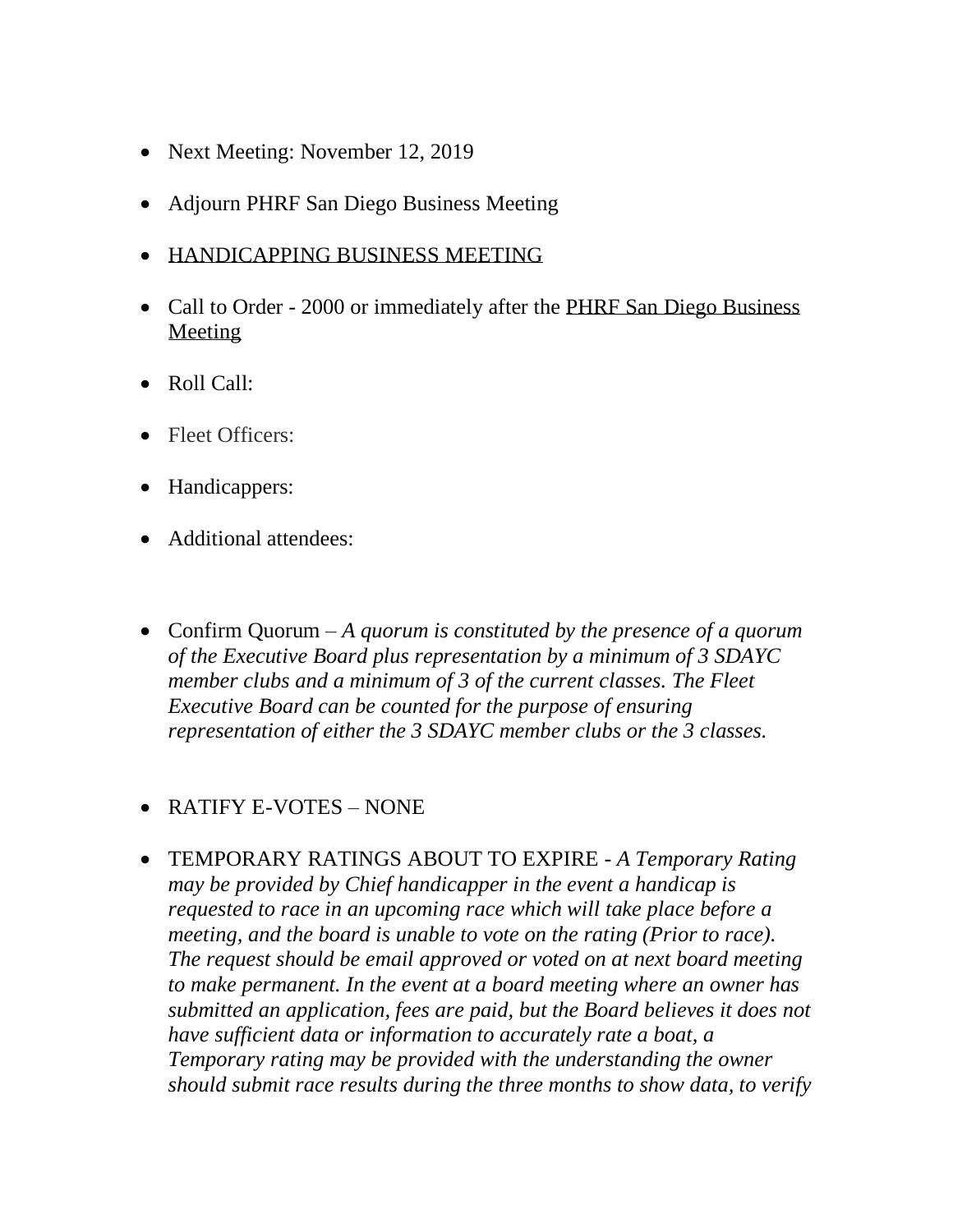*the Temporary Rating. Temporary rating may be adjusted after review of results. In the event the data is not provided the temporary rating will be considered expired at the end of 120 days. A new complete application (Minus Fees) will need to be presented to board to have the boat considered again for a PHRF certificate. The Chief Handicapper may, at his or her discretion, renew the Temporary Rating twice.*

- Beneteau Oceanis 35.1, Wayfinder, 153/153/153, 11/11/19
- Beneteau 331, Nauti Cal, 159/159/159, 11/11/19
- Hobie 33 MH, Sizzle, 87/72/69, 11/11/19
- Jeanneau Sun Odyssey 419, Majestic, 123/120/120, 11/11/19
- Alerion Express 28 M, American Girl, 171/171/171, 12/09/19
- Asia Catamarans Stealth 11.8, Hurricane, -12/-15/-15, 12/09/19
- Beneteau First 30, Viva La Vida, 7181, 90/80/80, 12/09/19
- Dubois 50, Perryaye, 51115, -7/-10/-13, 12/09/19
- Bavaria Vision 42, Audeamus, 120/114/114, 12/09/19
- Westerly IC37, Pacific Yankee, 12/6/0, 12/09/19
- M-Boats Soto 40, Zero Gravity, -3/-9/-12, 12/09/19
- Dencho Kernan 44, Volpe, -24/-36/-42, 12/09/19
- Beneteau Oceanis 38M, Sail Away, 126/114/123, 12/10/19
- Sabre 402, Tambourine, 82/82/82, 12/12/19
- Custom Botin 80, Cabron, 13, -198/-198/-198, 12/12/19